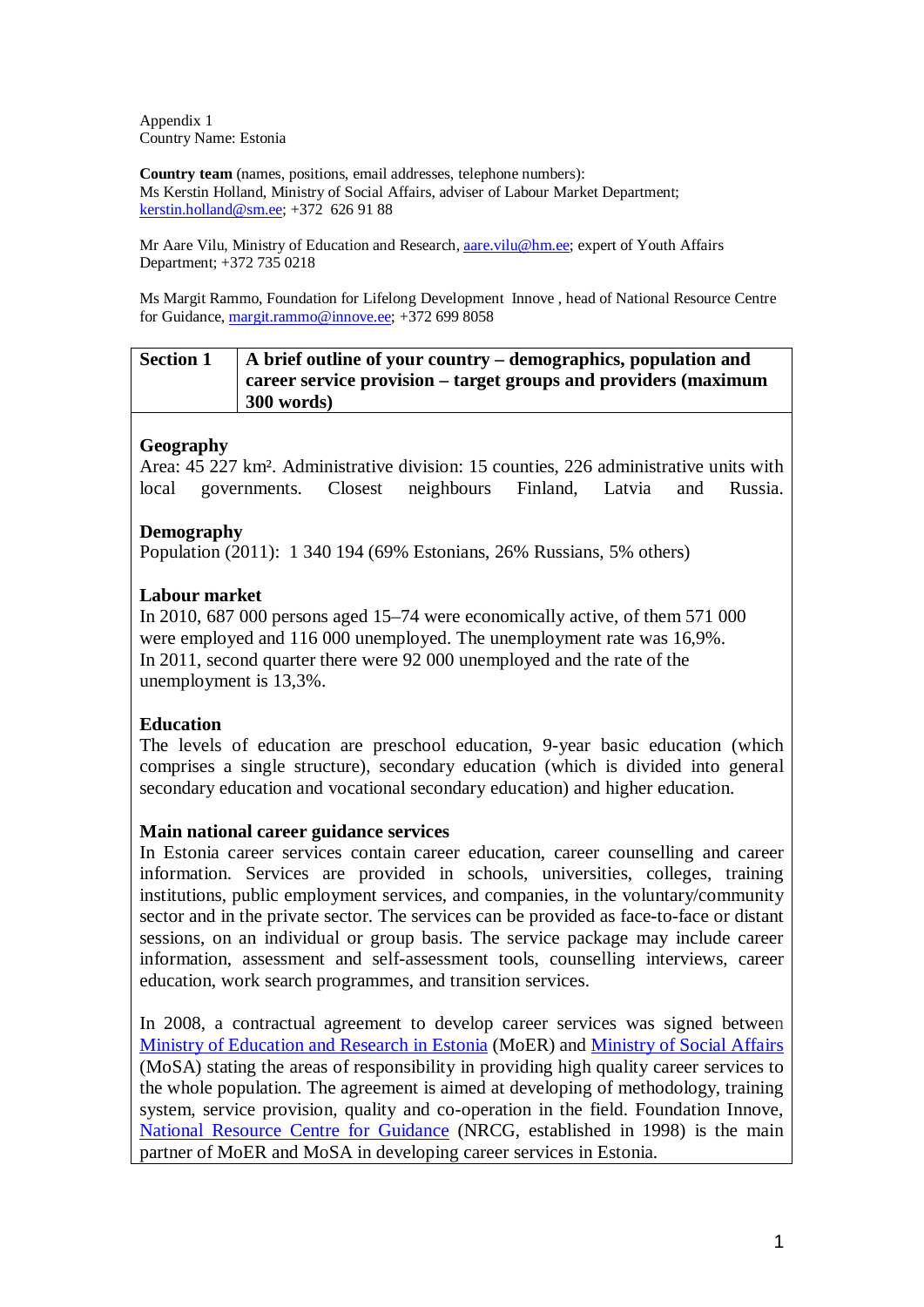| <b>Section 2</b> | Taking each of the four general symposium themes (see        |
|------------------|--------------------------------------------------------------|
|                  | below), describe the two greatest strengths and two greatest |
|                  | weaknesses relating to each theme in your country            |
|                  | (maximum 100 words for each strength and weakness;           |
|                  | therefore maximum 400 words per theme and maximum            |
|                  | 1,600 words in this section).                                |
|                  |                                                              |

## **Theme 1: Political, economic and social changes and the changing role of career guidance and career guidance policies**

| Strength 1                                 | Weakness 1                                  |
|--------------------------------------------|---------------------------------------------|
| A consensus has been reached by a co-      | Estonia is a small economy, which makes     |
| operation agreement, signed in 2008,       | it easily malleable by the changes taking   |
| between the two main ministries, who are   | place in larger economies. This also        |
| responsible for developing career services | initiates rapid changes in the labour       |
| in Estonia (the Ministry of Education and  | market, which in turn makes it very         |
| Research and the Ministry of Social        | difficult to form reliable labour market    |
| Affairs). This is the ground for           | prognosis, that give the ground and         |
| developing systematically and jointly      | content for timely and appropriate career   |
| career guidance policies also in a         | services.                                   |
| changing economic, political and social    |                                             |
| situation. An ESF-funded programme         |                                             |
| was initiated by the agreement, entailing  |                                             |
| 5 key-areas: methodology, developing       |                                             |
| and implementing a systematic training     |                                             |
| scheme, offering career services, quality  |                                             |
| of career services, cooperation.           |                                             |
| Strength 2                                 | Weakness 2                                  |
| Ability to react quickly to the rapid      | General question of sustainability: many    |
| changes in the labour market. For          | successful developments (also the           |
| example: opening career information        | programme, initiated by the co-operation    |
| rooms at every office of the Estonian      | agreement between the two ministries)       |
| Unemployment Insurance Fund in order       | have been financed by ESF. The current      |
| to provide all people with career          | situation of career services policies would |
| information services.                      | not have been achieved by only state        |
|                                            | funding, which raises the question of       |
|                                            | general sustainability of the               |
|                                            | developmental process in case the           |
|                                            | termination of ESF funding.                 |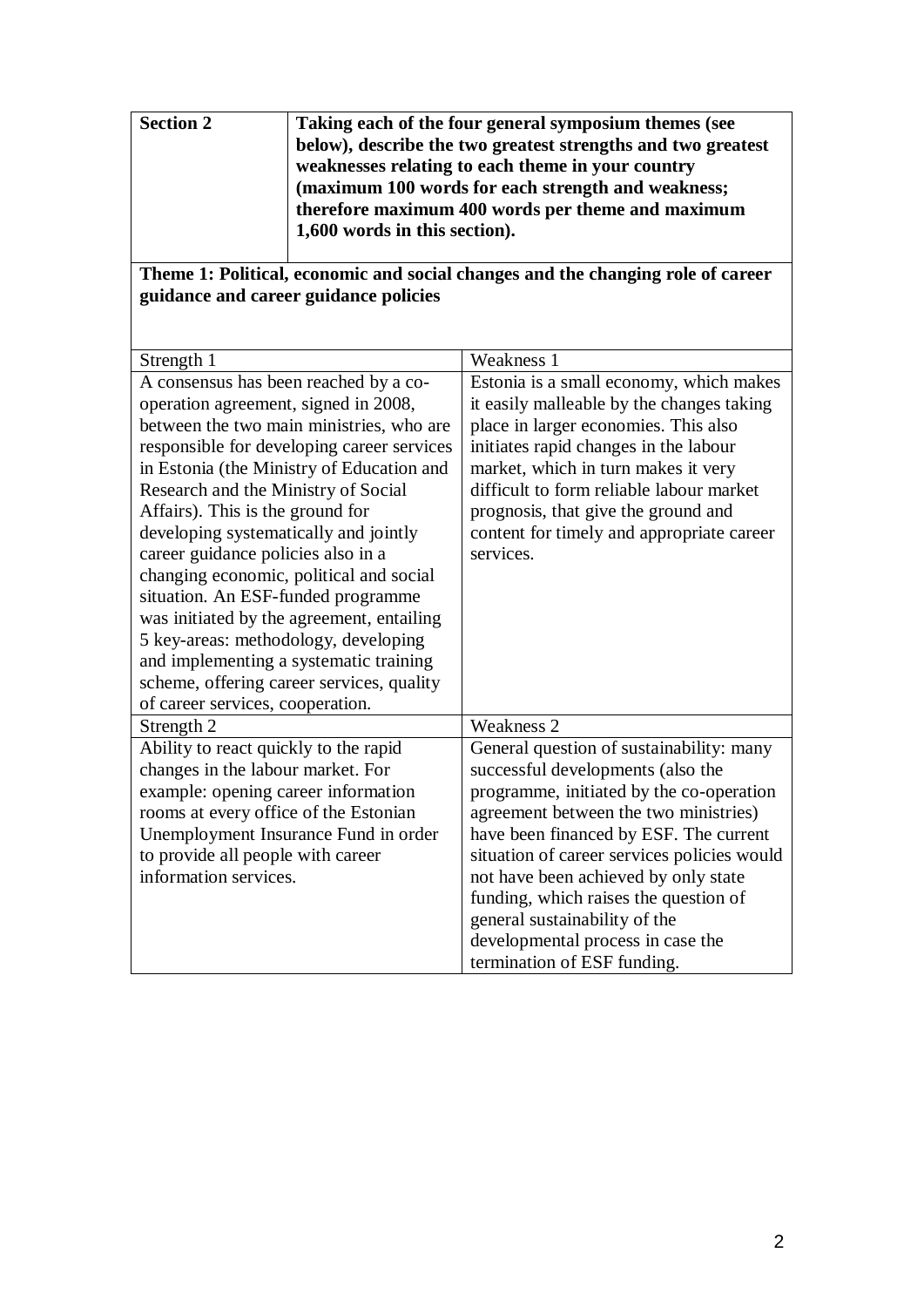# **Theme 2: Lifelong guidance policy as a part of integrated human resource development policies – challenges and opportunities**

| Strength 1                                                                                                                                                                                                                                                                                                                                                                                                                                                                                                         | Weakness 1                                                                                                                                                                                                                                                                                                                                                                                                                                                                                                                                                                                                                                                                                                         |
|--------------------------------------------------------------------------------------------------------------------------------------------------------------------------------------------------------------------------------------------------------------------------------------------------------------------------------------------------------------------------------------------------------------------------------------------------------------------------------------------------------------------|--------------------------------------------------------------------------------------------------------------------------------------------------------------------------------------------------------------------------------------------------------------------------------------------------------------------------------------------------------------------------------------------------------------------------------------------------------------------------------------------------------------------------------------------------------------------------------------------------------------------------------------------------------------------------------------------------------------------|
| Instead of focussing narrowly only on the<br>professional development of one person,<br>the focus has become wider. The concept<br>of lifelong learning in Estonia supports<br>changes that take place during the<br>lifetime. When previously the education<br>system was focussed on formal<br>education, now the approach is broader.<br>In the light of this, career services have<br>received a wider approach. For example,<br>the needs are approached both at general,<br>vocational and higher education. | Currently,<br>who<br>grown-ups<br>are<br>in<br>employment (either in threat of losing<br>one's job due to health or skills or other<br>related issues, or who want to change<br>their career path) do not have access to<br>state funded career counselling services.                                                                                                                                                                                                                                                                                                                                                                                                                                              |
| Strength 2                                                                                                                                                                                                                                                                                                                                                                                                                                                                                                         | <b>Weakness 2</b>                                                                                                                                                                                                                                                                                                                                                                                                                                                                                                                                                                                                                                                                                                  |
| importance of human resource<br>The<br>development is acknowledged recurrently<br>in various governmental strategies.                                                                                                                                                                                                                                                                                                                                                                                              | Currently,<br>in<br>practice,<br>governmental<br>linked<br>strategies<br>to<br>concrete<br>are<br>educational levels and<br>The<br>spheres.<br>weakness for career services in this<br>respect is an un-systematic approach. The<br>importance of career services and human<br>resource development policies is reflected<br>in various strategies in a scattered way,<br>but not consistently, jointly. This gives an<br>where single services<br>outcome<br>(for<br>services)<br>example<br>function<br>career<br>perfectly on their own, but in reality they<br>are not often interrelated (the question for<br>one person "if you do X, your further<br>possibilities are Y and Z" is not always<br>answered). |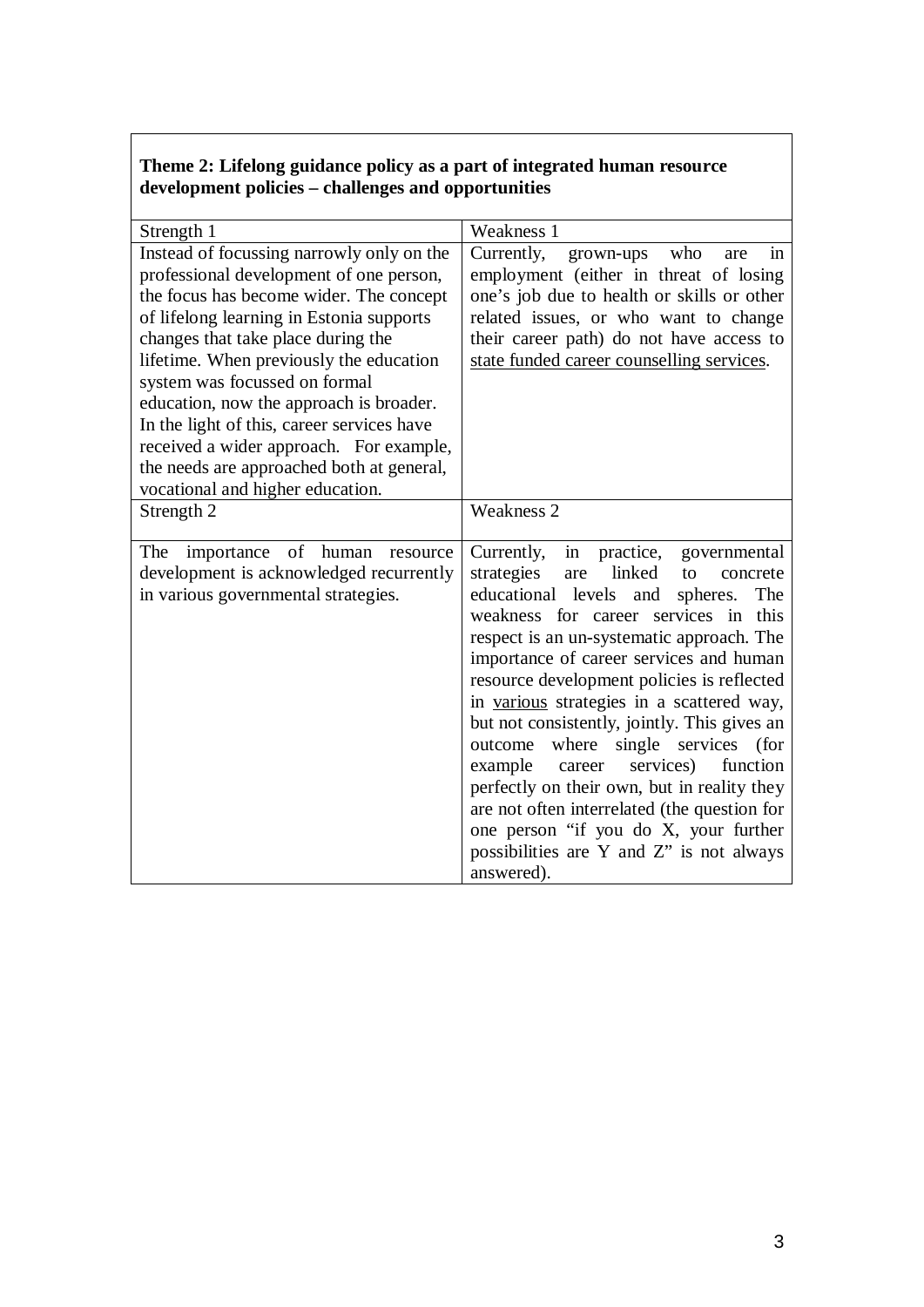# **Theme 3: The changing world and the changing role of career guidance – skills and competencies for lifelong guidance practitioners**

| Strength 1                                                                                                                                                                                                                                                                                                                                                                                                                                                                                                                            | Weakness 1                                                                                                                                                                                                                                                                                                                                 |
|---------------------------------------------------------------------------------------------------------------------------------------------------------------------------------------------------------------------------------------------------------------------------------------------------------------------------------------------------------------------------------------------------------------------------------------------------------------------------------------------------------------------------------------|--------------------------------------------------------------------------------------------------------------------------------------------------------------------------------------------------------------------------------------------------------------------------------------------------------------------------------------------|
| The system of regular in-service training<br>courses has been initiated and activated<br>by the ESF programme "Developing the<br>System of Career Services". The exact<br>content and goal of the training courses<br>can be modified according to the current<br>needs.                                                                                                                                                                                                                                                              | There are no regular accredited basic<br>training programmes offered to the career<br>specialists in the public universities.<br>Estonian institutions of higher education<br>provide career counselling education<br>(both at the bachelor's and master's<br>levels) primarily within the field of<br>psychology and business management. |
| Strength 2                                                                                                                                                                                                                                                                                                                                                                                                                                                                                                                            | Weakness 2                                                                                                                                                                                                                                                                                                                                 |
| Even though the general system is quite<br>fragmented in Estonia, the training is<br>organized jointly for the educational<br>system and labour market system career<br>service specialists (in order to create join<br>knowhow). Example: summer-schools,<br>that have participants from both sectors<br>and which are always linked to special<br>educative elements, that take into account<br>the current needs of the economy/labour<br>market/social system. Very<br>often<br>international knowhow is used in these<br>events. | Current workers are<br>not very<br>well<br>prepared to follow,<br>understand<br>and<br>interpret the ever changing information<br>concerning the economy, the labour<br>market etc. and to "translate" it to their<br>clients. An additional intermediary<br>interpreter is needed at the moment.                                          |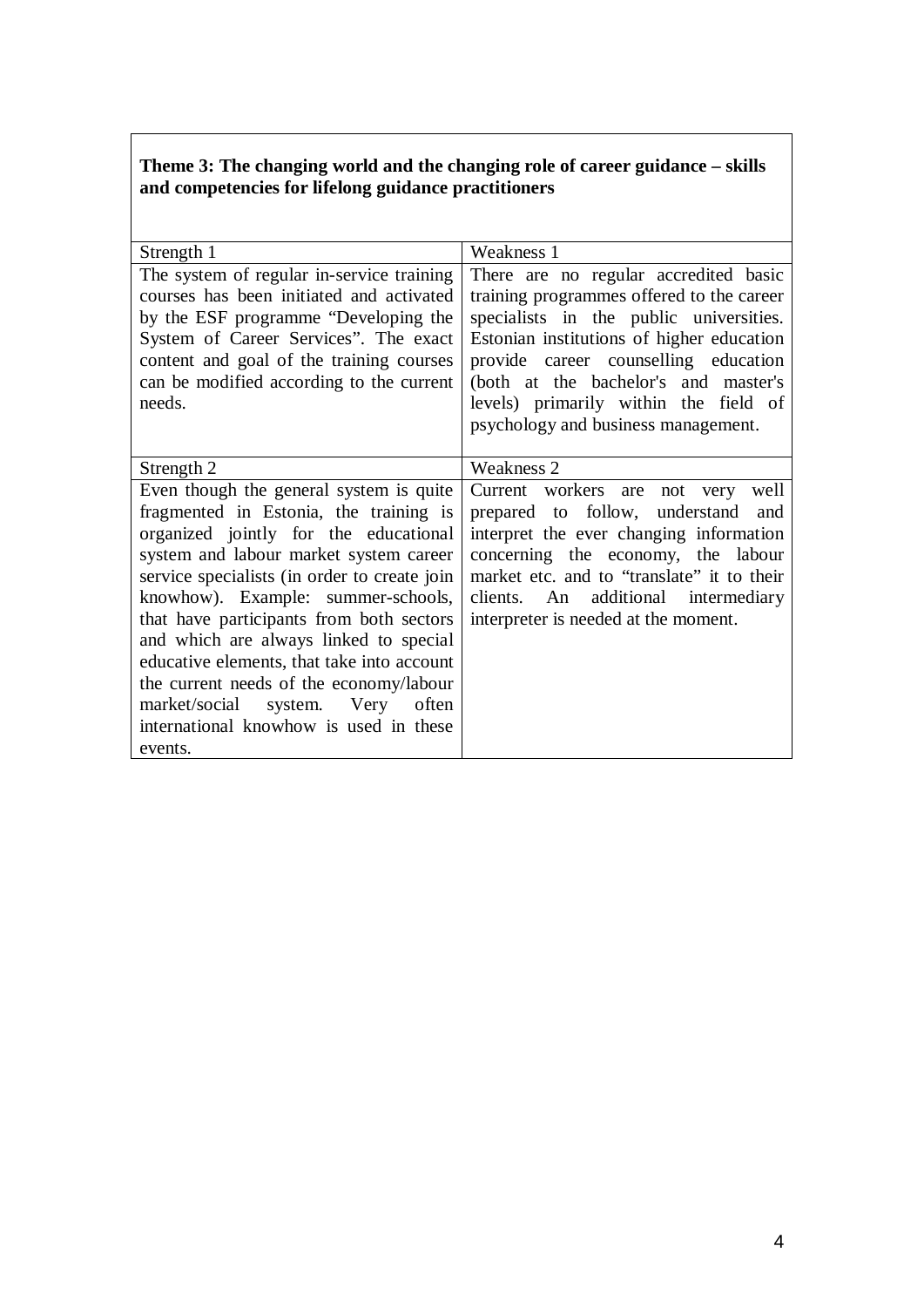| Theme 4: Evidence-based practice; evidence-based policies                                                                                                                                                                                                                                                                                                                                                 |                                                                                                                                |
|-----------------------------------------------------------------------------------------------------------------------------------------------------------------------------------------------------------------------------------------------------------------------------------------------------------------------------------------------------------------------------------------------------------|--------------------------------------------------------------------------------------------------------------------------------|
| Strength 1                                                                                                                                                                                                                                                                                                                                                                                                | Weakness 1                                                                                                                     |
| In 2009, a National Forum for Career<br>Services was created. Representatives of<br>ministries, their subordinate units, local<br>government authorities, educational- and<br>research institutions, service providers,<br>entrepreneurs, and target groups belong<br>to this Forum. The Forum has a fixed<br>annual work plan that in 2010 entails<br>working out the principles for quality<br>control. | There exists no systematic quality-<br>assurance across sectors.                                                               |
| Strength 2                                                                                                                                                                                                                                                                                                                                                                                                | Weakness 2                                                                                                                     |
| Handbooks for quality assurance have<br>been worked out, that are currently<br>piloted in the youth information and<br>counselling centres.                                                                                                                                                                                                                                                               | the evidence collected is splintered<br>between universities, public employment<br>services, schools, information centres etc. |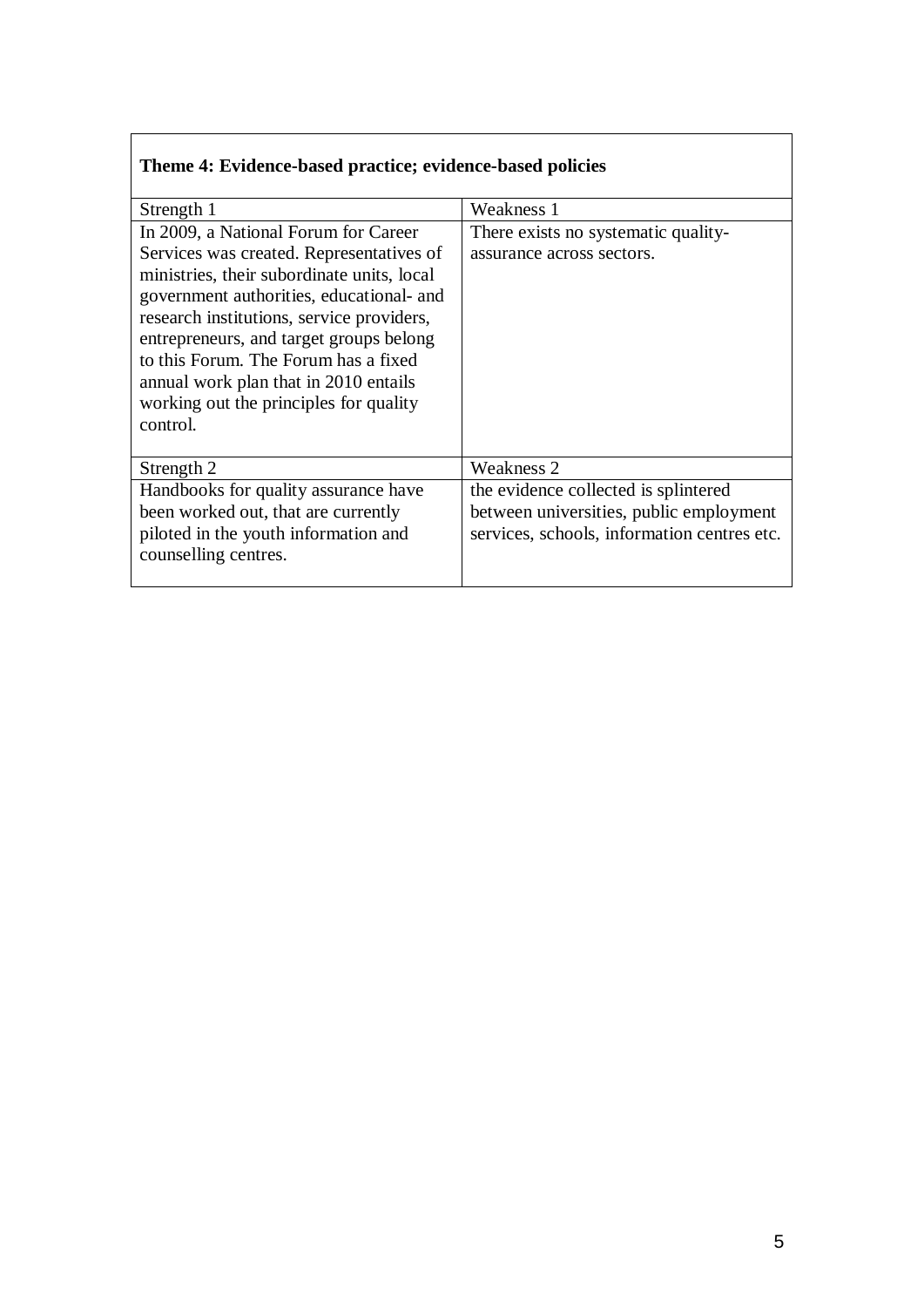| <b>Section 3</b> | Looking at the themes, prioritise them according to the most<br>important ones for your country team to explore further and learn<br>about at the symposium.<br>$(1 = most important – 4 = least important)$<br>Comment from Estonia: the themes have been listed according to the<br>order of priority i.e. for example, only one theme listed under priority 1 |              |                            |                             |                |
|------------------|------------------------------------------------------------------------------------------------------------------------------------------------------------------------------------------------------------------------------------------------------------------------------------------------------------------------------------------------------------------|--------------|----------------------------|-----------------------------|----------------|
|                  | Political, economic and social<br>changes and the changing role of<br>career guidance and career guidance<br>policies                                                                                                                                                                                                                                            |              | $1 \quad 2 \quad 3$        | Priority                    | $\overline{4}$ |
|                  | Lifelong guidance policy as a part of<br>integrated human resource<br>development policies – challenges<br>and opportunities                                                                                                                                                                                                                                     | $\mathbf{1}$ |                            | Priority<br>$2 \quad 3$     | $\overline{A}$ |
|                  | The changing world and the changing<br>role of career guidance – skills and<br>competencies for lifelong guidance<br>practitioners                                                                                                                                                                                                                               | $\mathbf{1}$ |                            | Priority<br>$\frac{2}{3}$ 3 | $\overline{4}$ |
|                  | Evidence-based practice; evidence-<br>based policies                                                                                                                                                                                                                                                                                                             | $1 \quad$    | Priority<br>$\overline{2}$ | 3                           |                |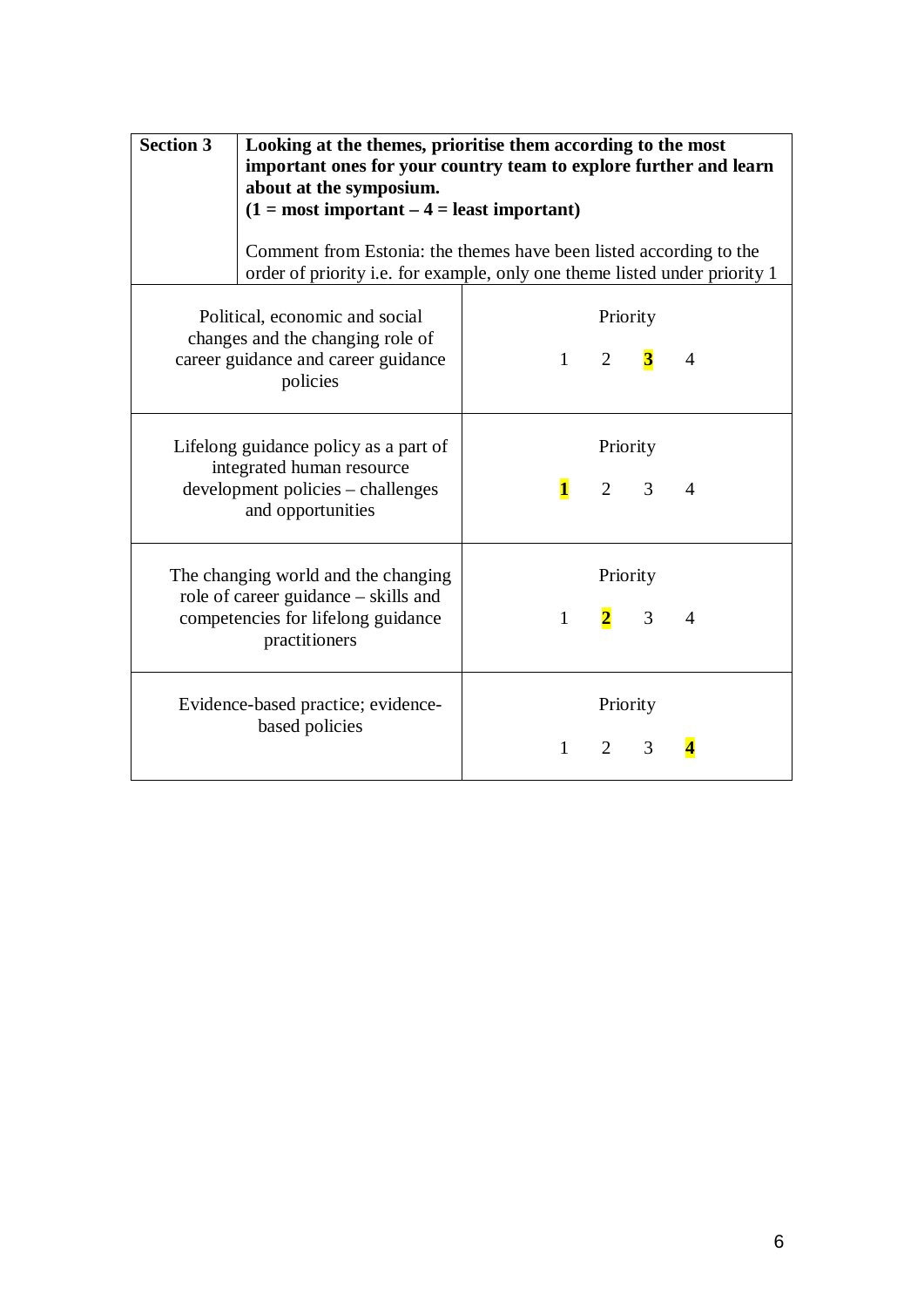| <b>Section 4</b> | Thinking about the themes, describe up to three high-level key<br>public policy and/or practice initiatives currently being advanced<br>or considered in your country (write no more than 100 words on<br>each). If it is possible, please say to which of the themes each |
|------------------|----------------------------------------------------------------------------------------------------------------------------------------------------------------------------------------------------------------------------------------------------------------------------|
|                  | initiative is most closely linked.                                                                                                                                                                                                                                         |

High-level key public policy/practice initiative 1

Currently the general system (including all relevant legal acts) of social policy is examined and worked through with the outcome of social code of laws in order to assure actual cooperation and systematic approach (also case management) between different counterparts, to prevent doubling of service providing and also to prevent possible threats of people falling into "benefits-traps" etc. In relation to this large initiative, also issues concerning human resource development and career services are looked through and suggestions for improvement will be made.

Linked most closely to Theme …

Lifelong guidance policy as a part of integrated human resource development policies – challenges and opportunities

High-level key public policy/practice initiative 2

In 2006 an initial study for developing career services system was conducted, which gave suggestions for further developing the career services system in Estonia. This study gave the first kick for the cooperation agreement, that was signed by the two ministers who are responsible for developing career services in Estonia (in the education and labour market system respectively) in 2008. The co-operation agreement was followed by an ESF funded programme "Developing the System of Career Services", that took off in 2009 and which will last until 2013. Both from the current outcomes of the programme and the general political, economic and social progress, a need to formulate a common and systematic conception for the development of career services in Estonia (for the year 2020) has been raised. The formulation of the conception is co-ordinated by the National Resource Centre for Guidance (in minimum cooperation with the counterparts of the National Forum of Career Services) and it will be complemented by an additional study (conducted in 2011) that analysis the career services system development.

Linked most closely to Theme …

Lifelong guidance policy as a part of integrated human resource development policies – challenges and opportunities

High-level key public policy/practice initiative 3

Linked most closely to Theme …